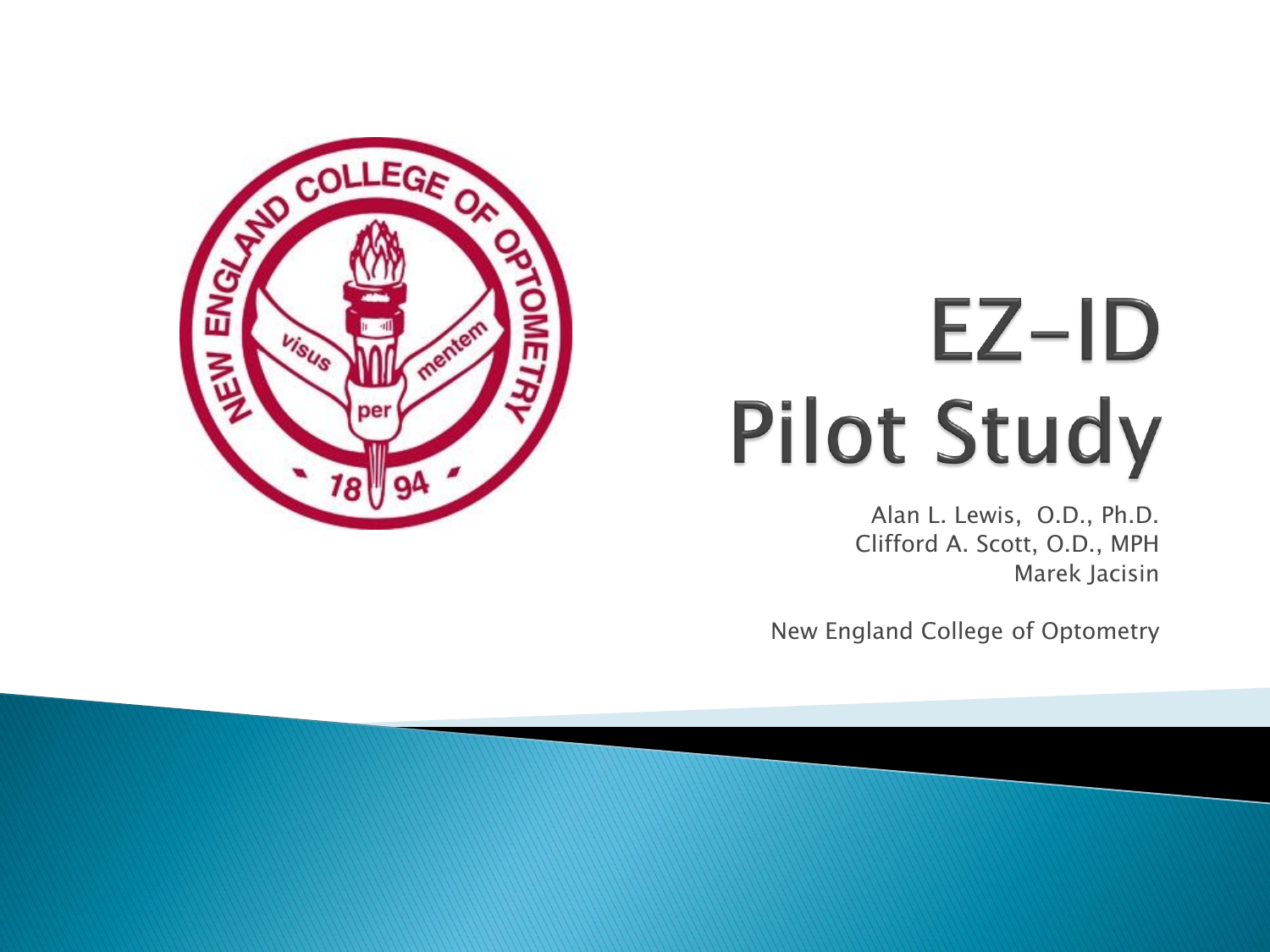# The Problem

- ▶ 70% of crime involves a motor vehicle.
- Recall of the license plate number is the fastest method of identifying the vehicle.
- Most people cannot recall enough of a plate number to adequately limit the search for the offender.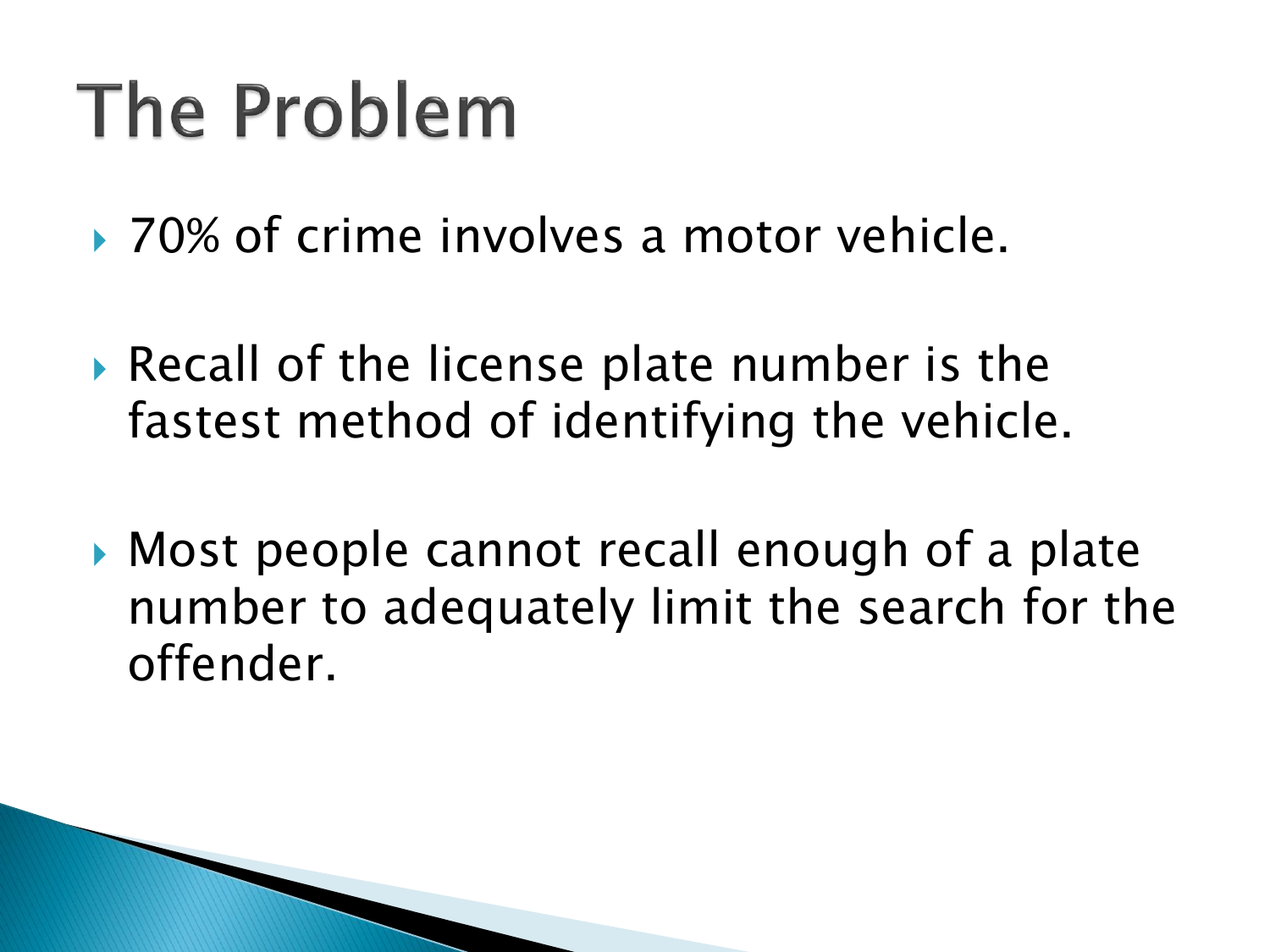# Speed of search is critical

- In Amber Alerts where the child is killed:
	- 44% are dead within 1 hour
	- 74% are dead within 3 hours
	- 91% are dead within 24 hours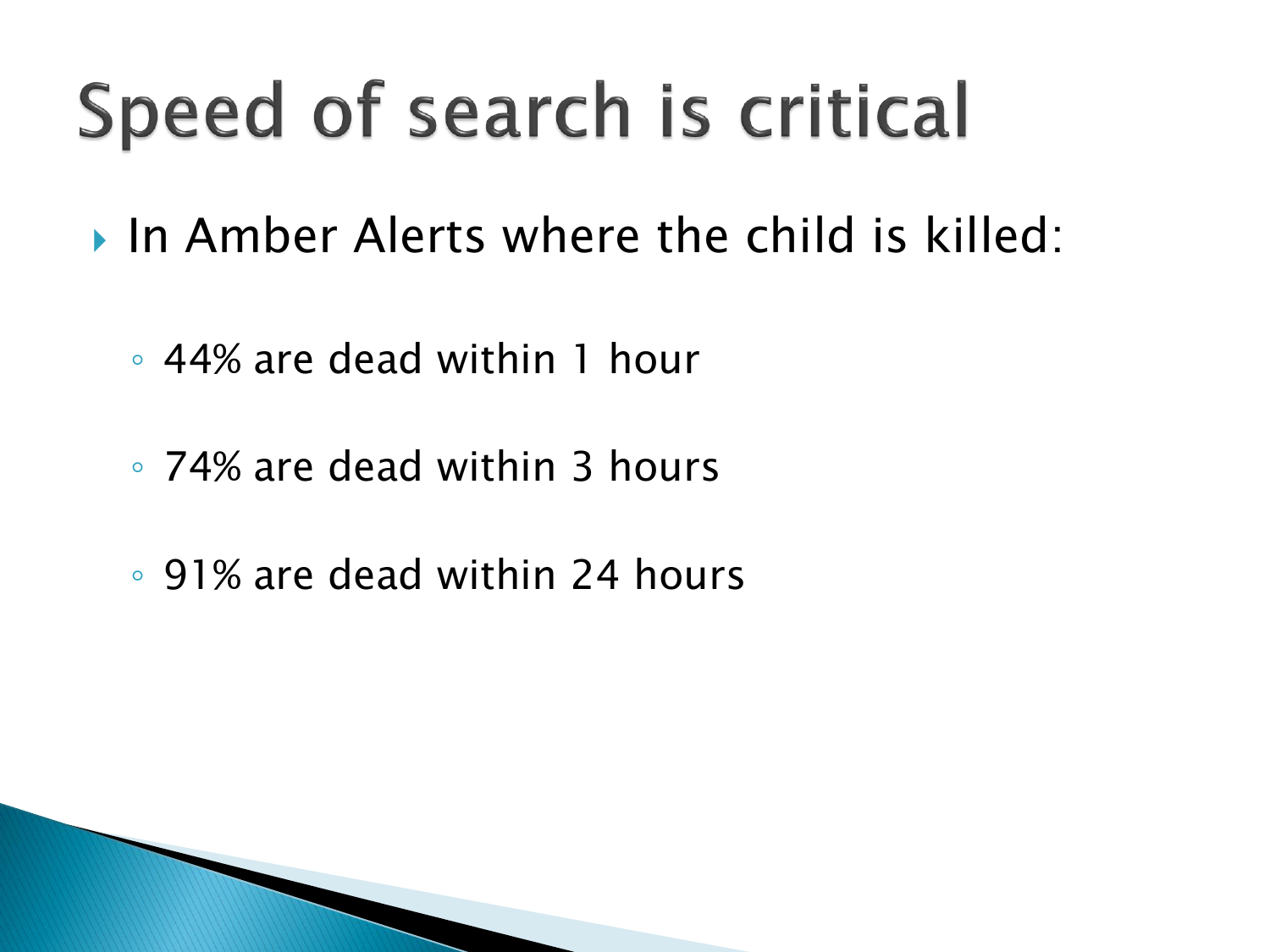# What is EZ-ID?

 A proposed change in license plate design which incorporates symbols (e.g. star, square, triangle, etc) to augment alphanumeric characters.

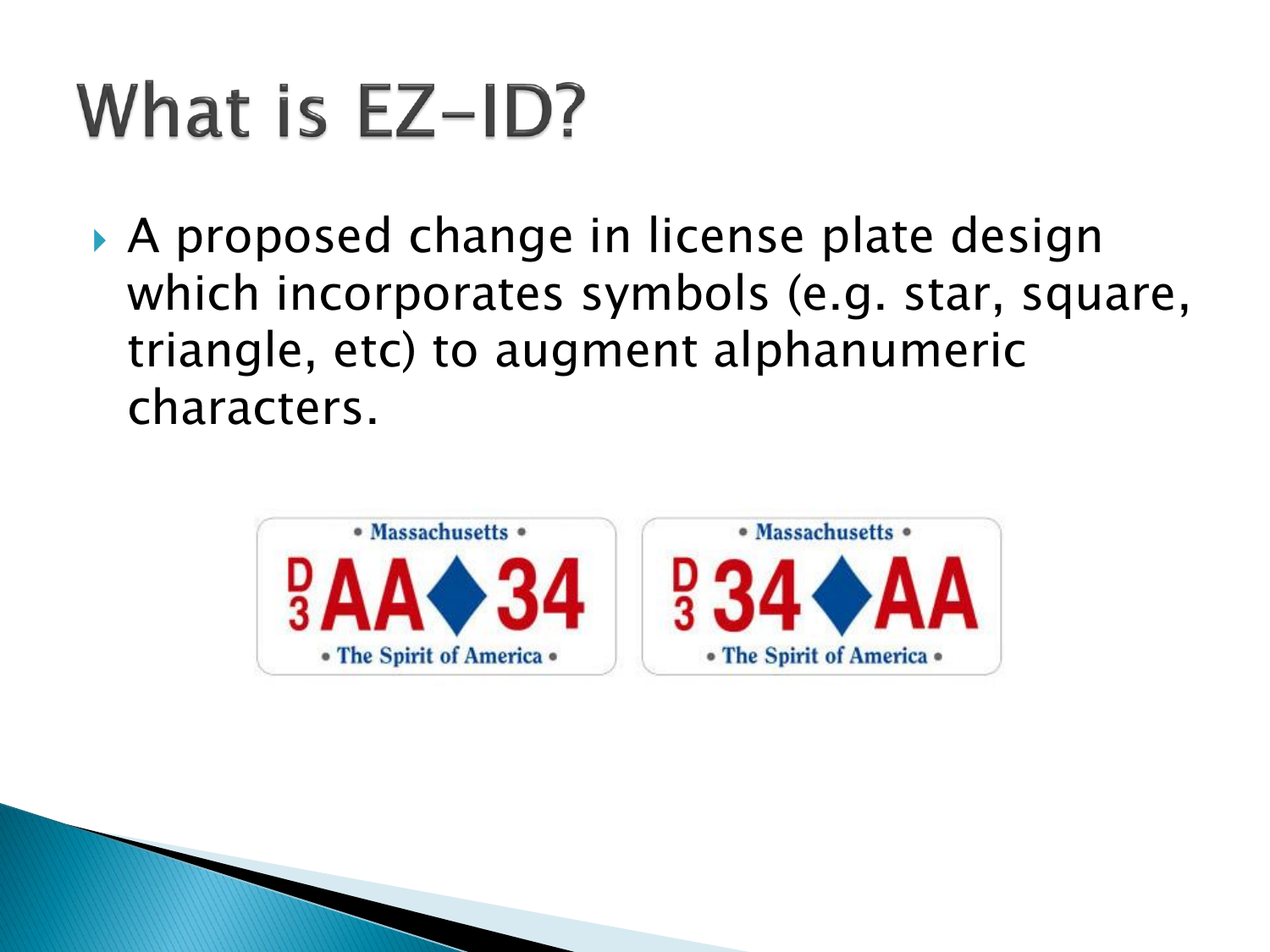#### What are the advantages of EZ-ID?

- ▶ Fewer characters for the same or greater variety.
- Easier recall.
- ▶ Can be combined with other methodolgies to improve recall even further.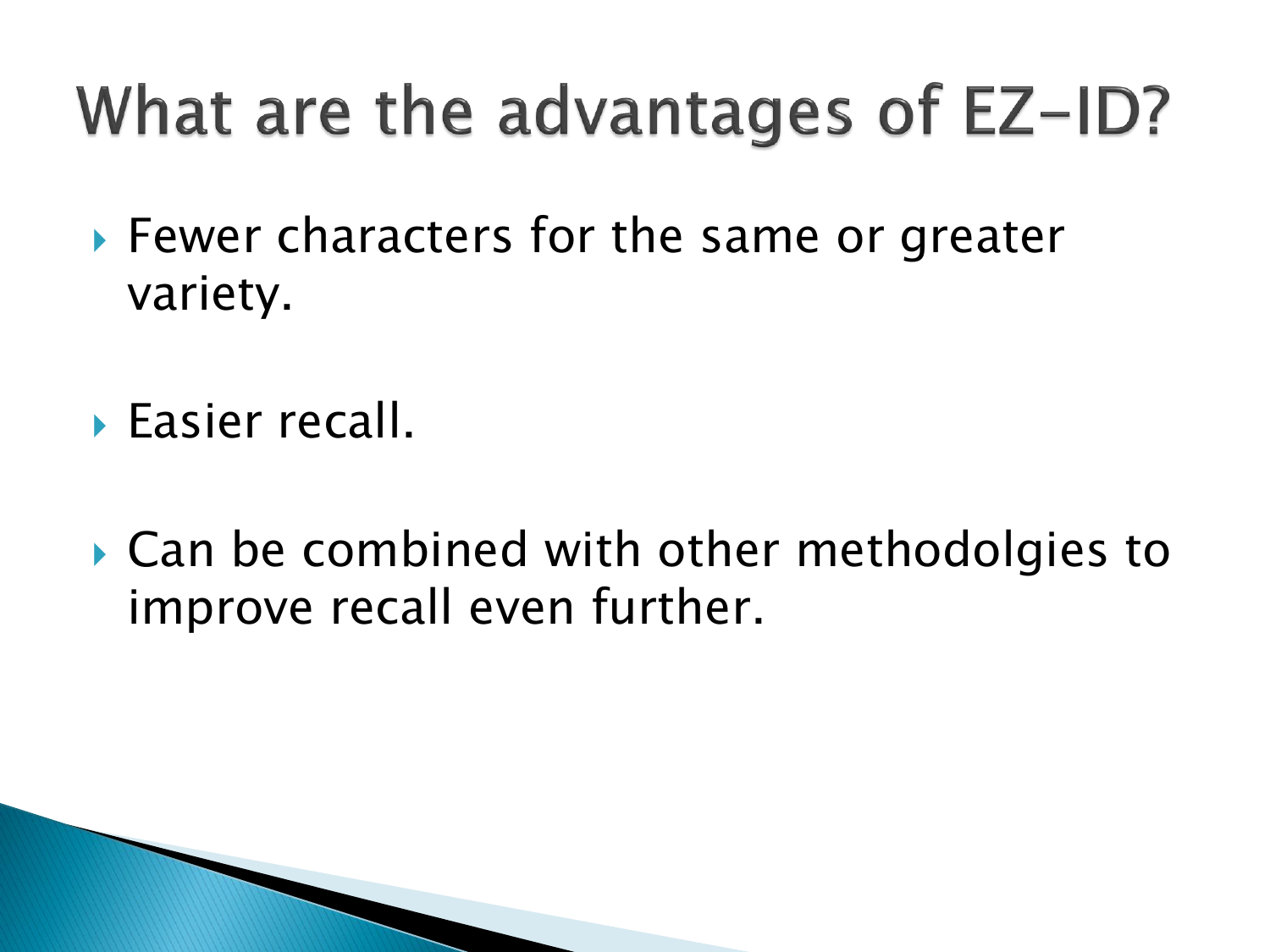#### What are the advantages of EZ-ID?

More rapid vehicle identification

Identifying a BLUE (9%) SUV (12.5%), the symbol, and the symbol position:





| <b>Characters Identified # of Possible Vehicles</b> |         | <b>Characters Identified # of Possible Vehicles</b> |
|-----------------------------------------------------|---------|-----------------------------------------------------|
|                                                     | 377,487 | 369                                                 |
|                                                     | 11,797  |                                                     |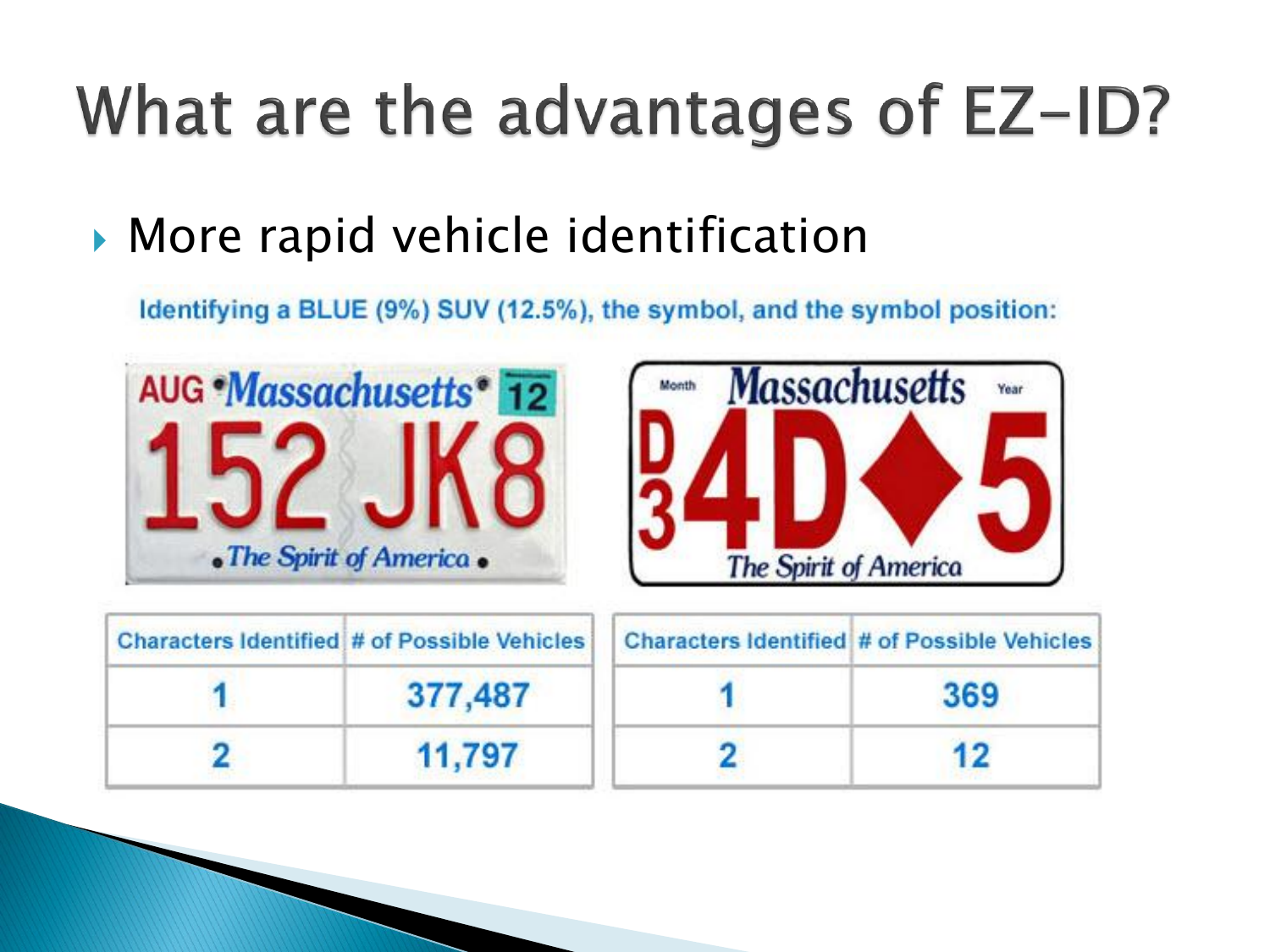#### What are the advantages of EZ-ID?

Can be identified in rear view mirror:

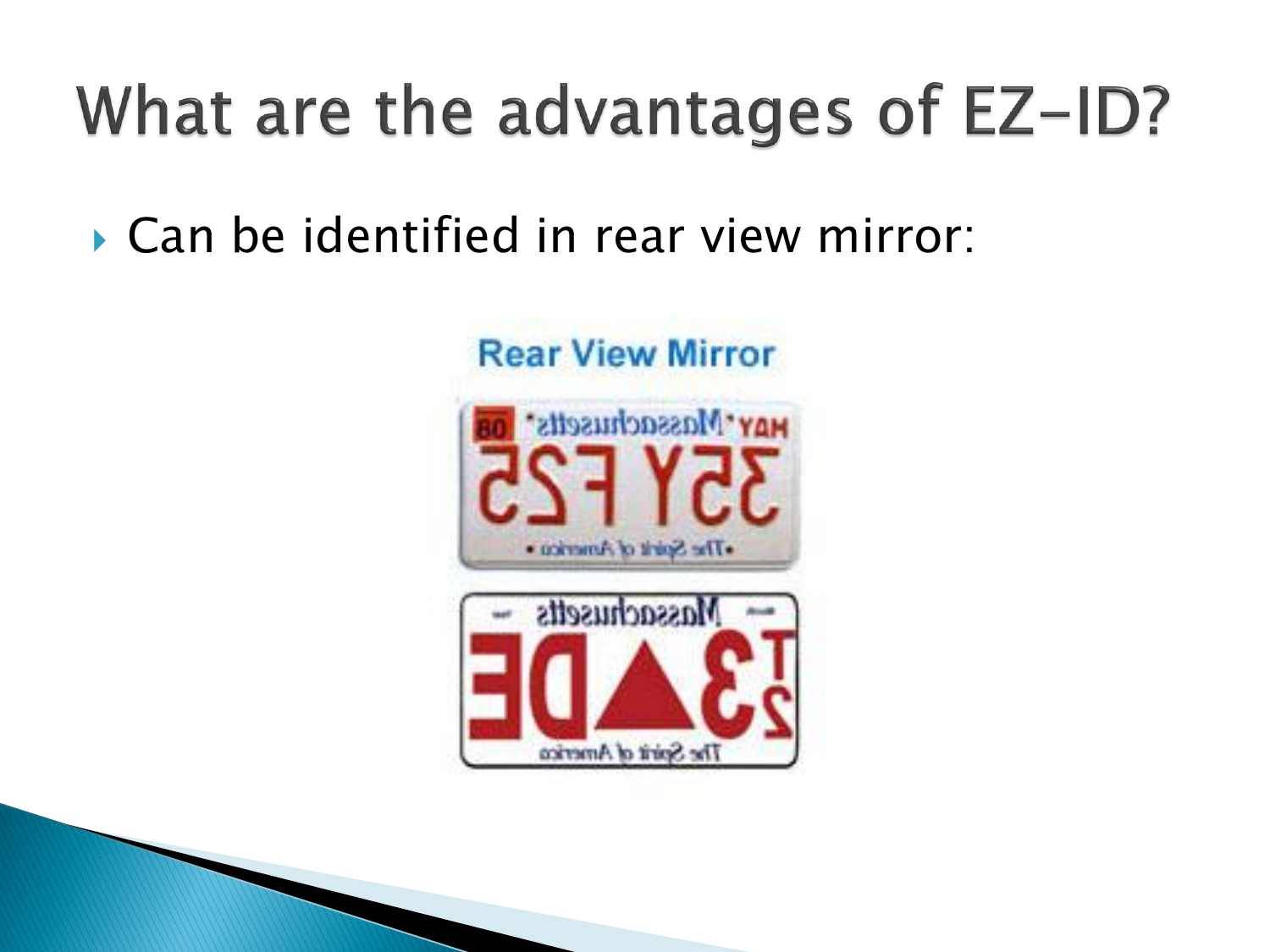# **Research Question**

 $\triangleright$  Is a license plate number that contains a symbol easier to recall than a plate with only alphanumeric characters?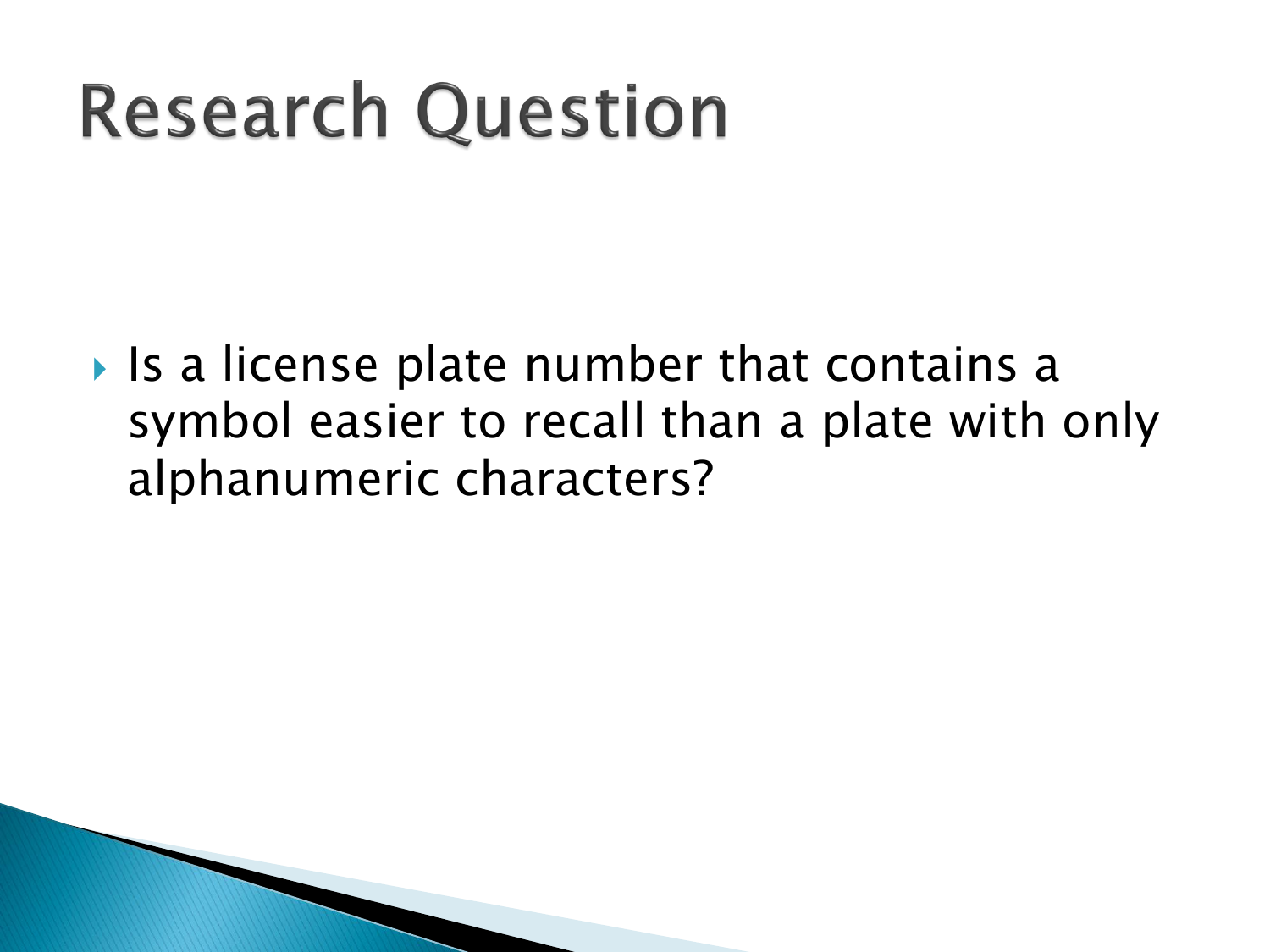# **Study Design**

- ▶ Ten plates were randomly selected from a sample of Massachusetts cars.
- ▶ All plates contained six characters; mixed numbers and letters.
- **Five plates were modified to replace one of** the two middle characters with a symbol (star, heart, triangle, square).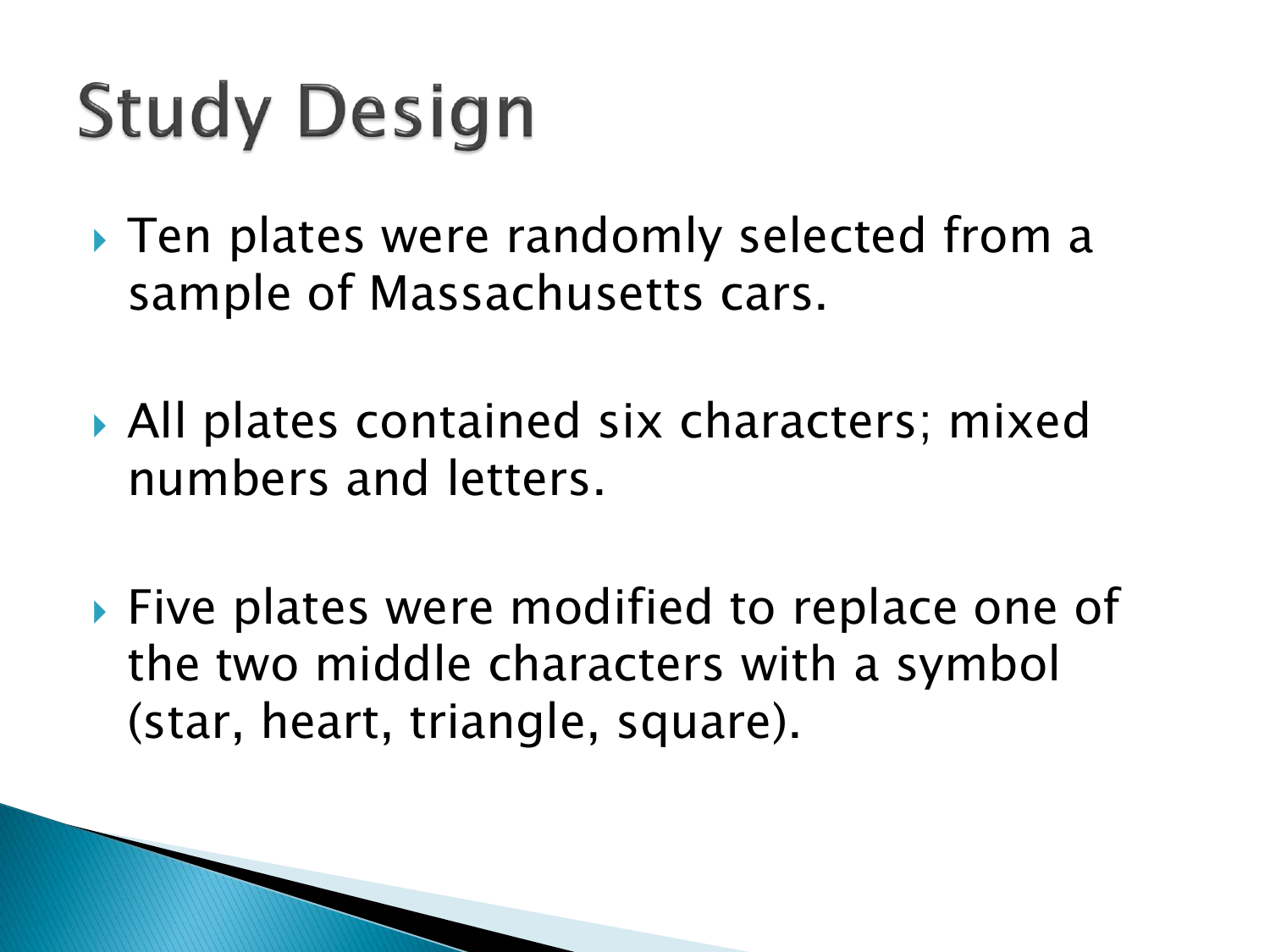# **Study Design**

- ▶ Subjects were volunteers from the graduate professional program at NECO. All had 20/20 vision and normal ocular health.
- Ages were between 22 and 35.
- ▶ 2 were male; 26 were female.

 All subjects signed informed consent as required by the Institutional Review Board.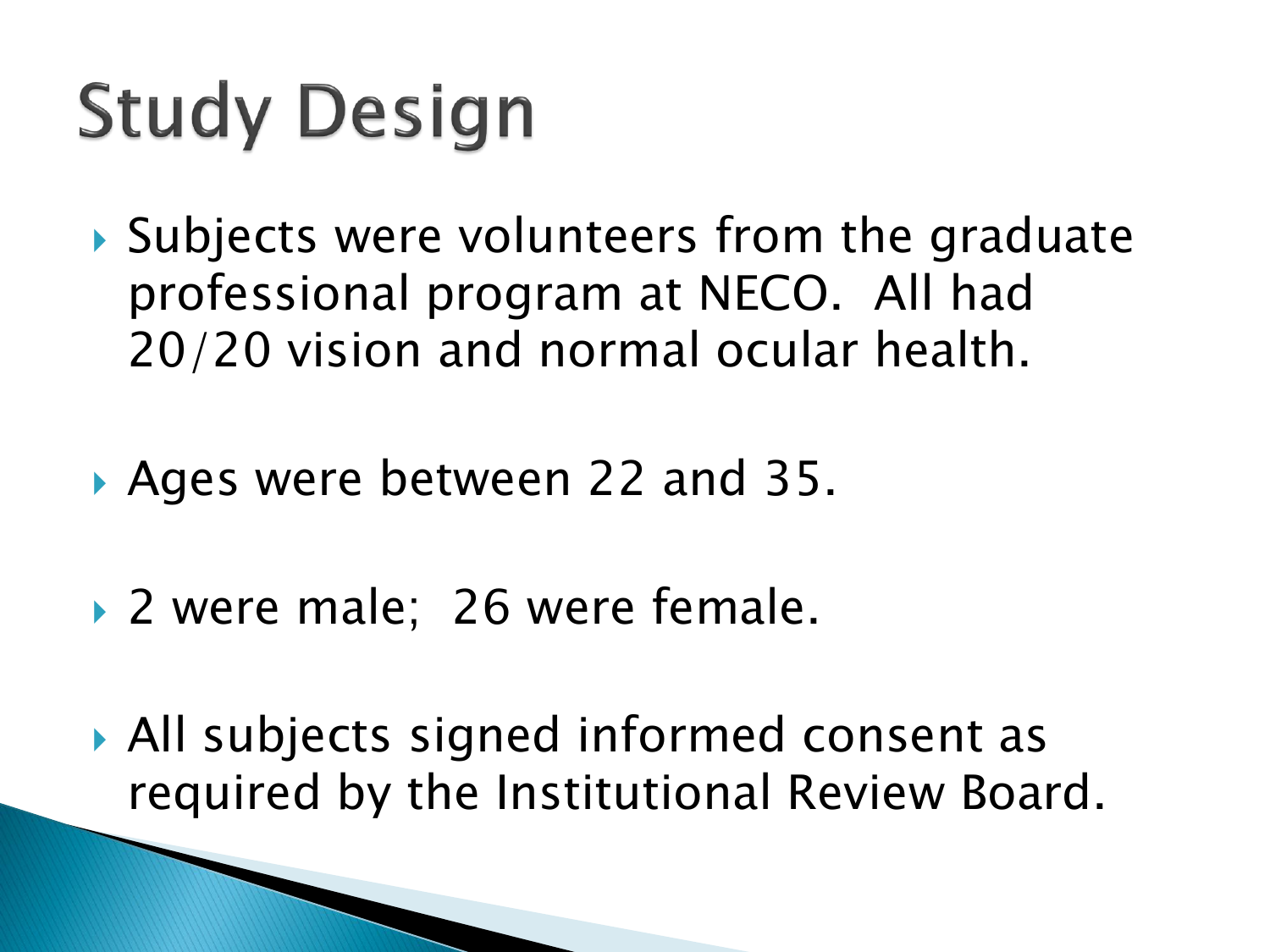- ▶ Subjects were seated 1.5 meters from a flat screen video monitor.
- After a brief explanation of the testing procedure, a 3 second countdown occurred followed by a 3 second presentation of a license plate and a 30 second presentation of a "distracter" (a picture of a US president).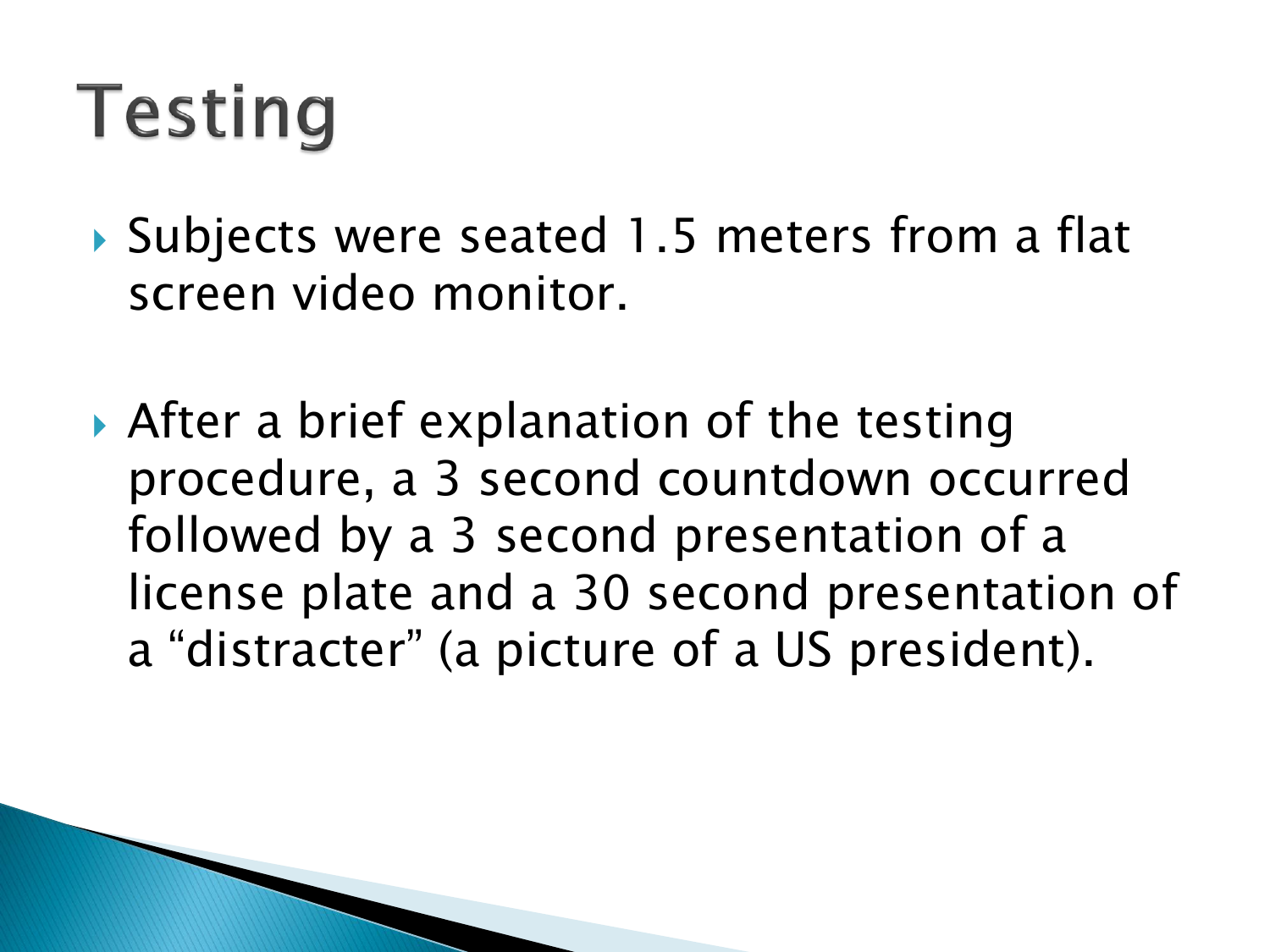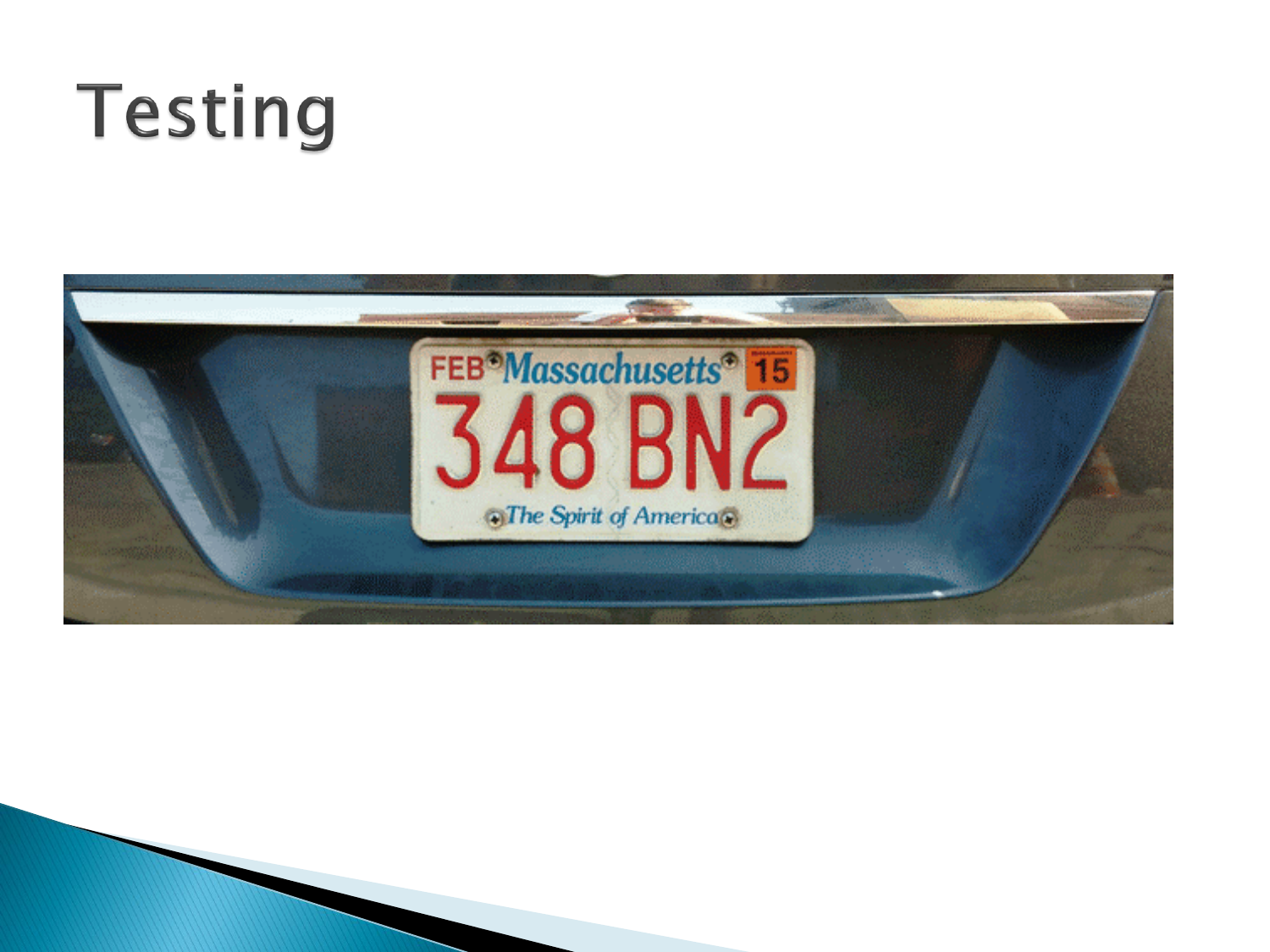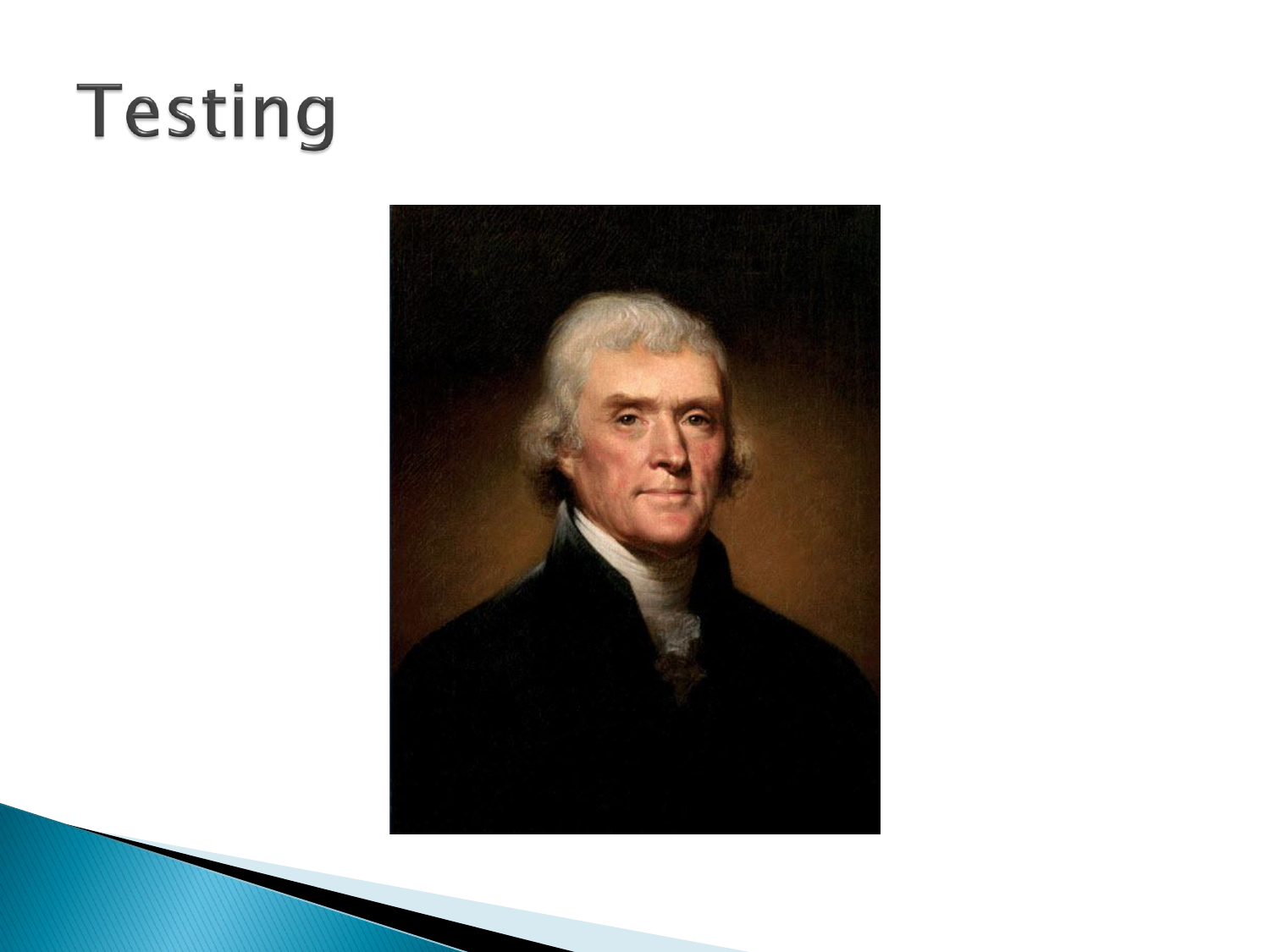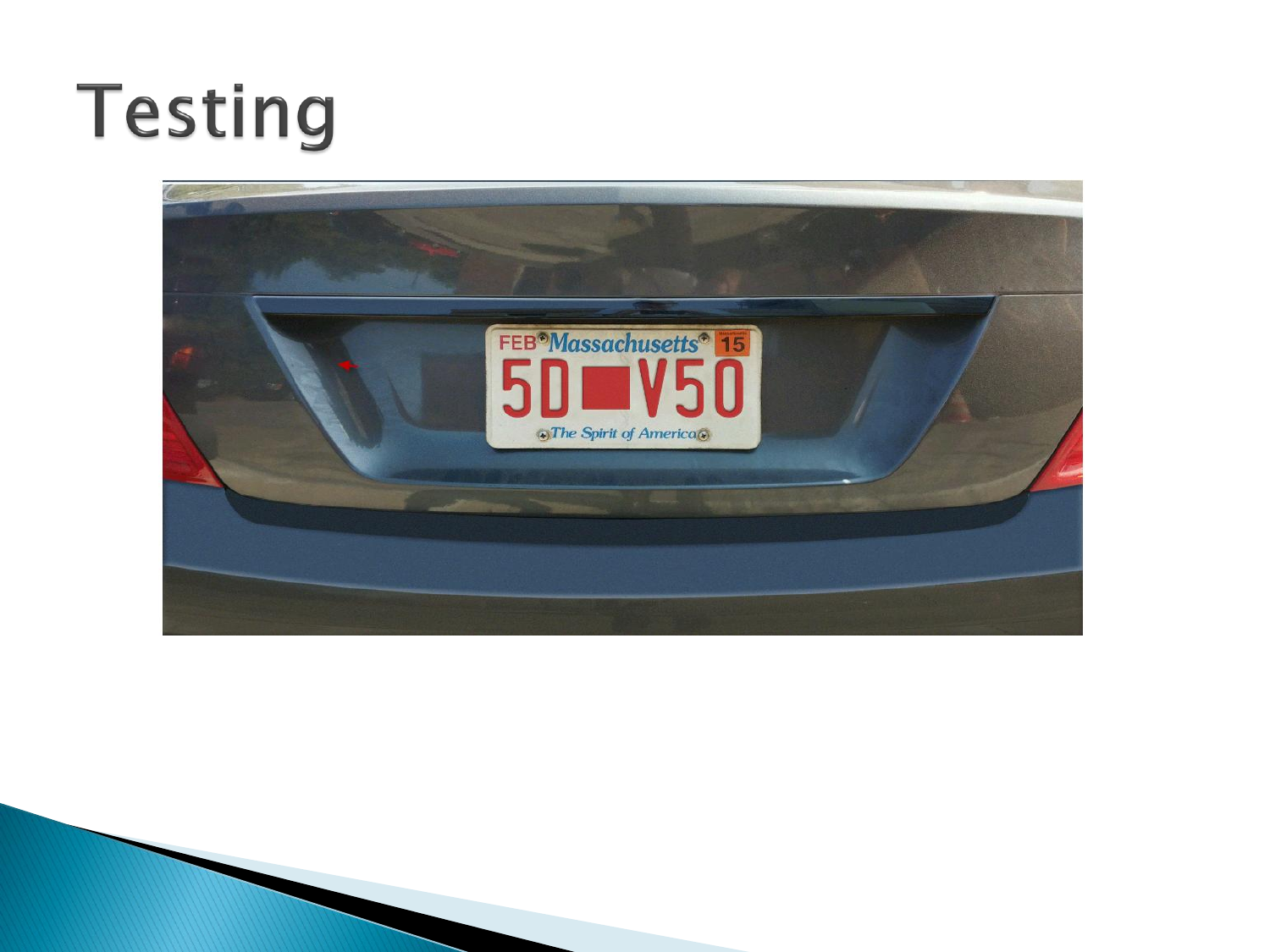- ▶ During the distracter presentation, a question was asked about the president, e.g.:
	- Who is it?
	- What number president was he?
	- What currency contains his picture?
	- What state is he from?
- After the question was answered, the subject was asked to verbally recall the license plate number. The response was recorded by the examiner.
	- NOTE: many of the subjects were Canadian and couldn't identify the presidents – except President Obama)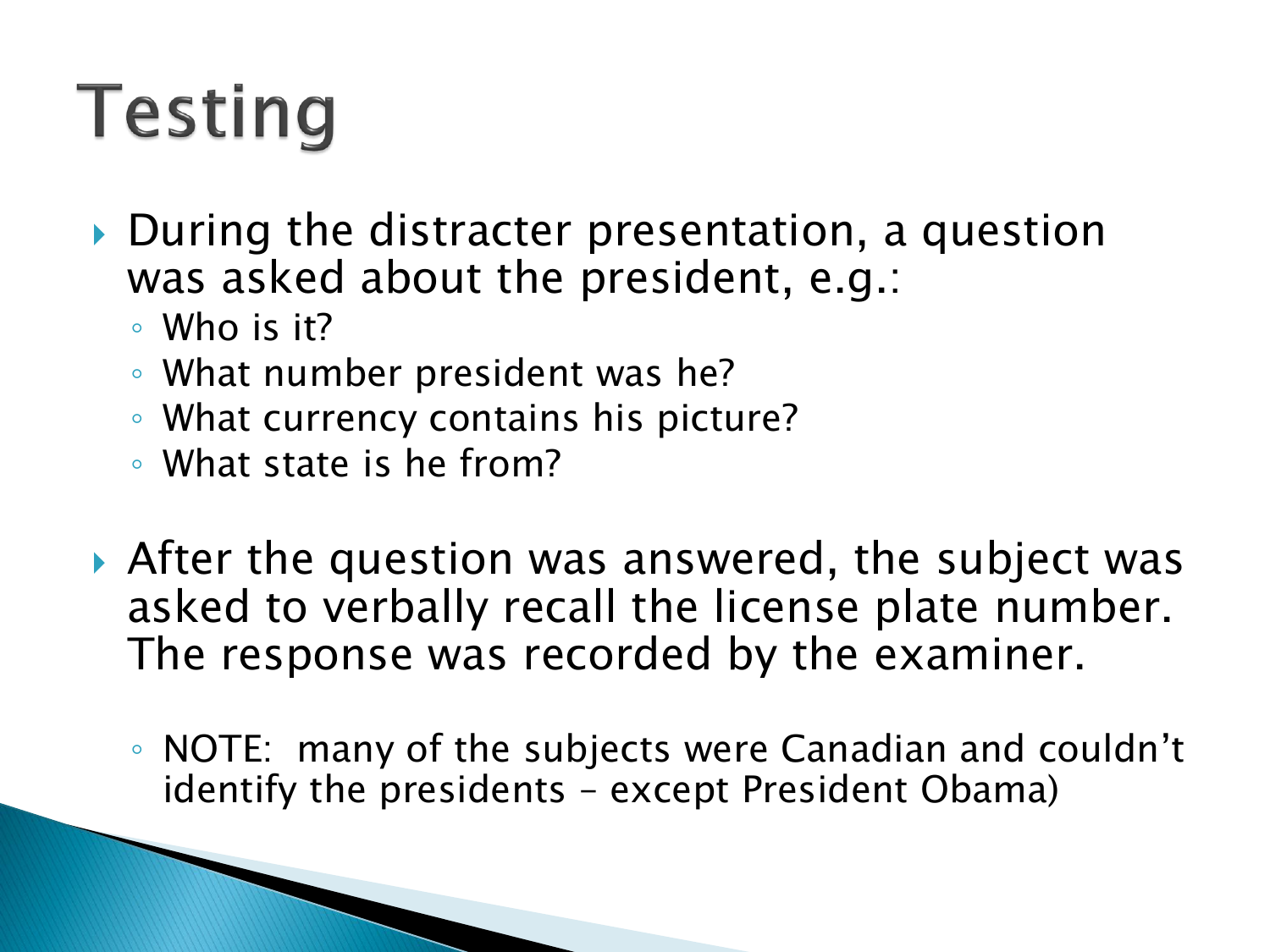- The sequence was repeated for the total of 10 license plates.
- ▶ All subjects saw the plates in the same order.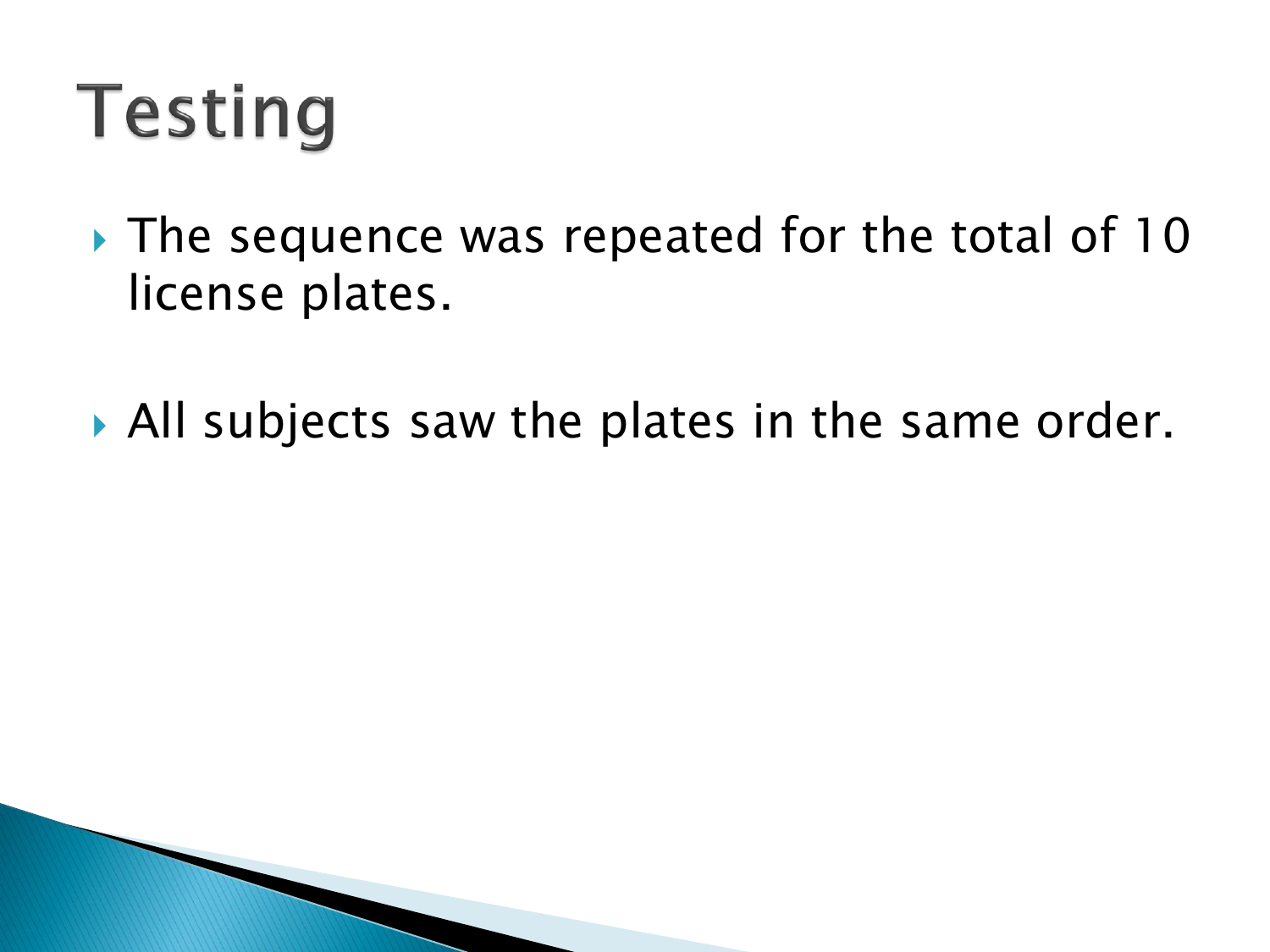▶ 43% of all plates were correctly recalled.

- ▶ 61% of subjects correctly identified more plates containing symbols than containing only alphanumerics.
- ▶ 7% of subjects correctly identified more plates containing only alphanumerics than containing symbols.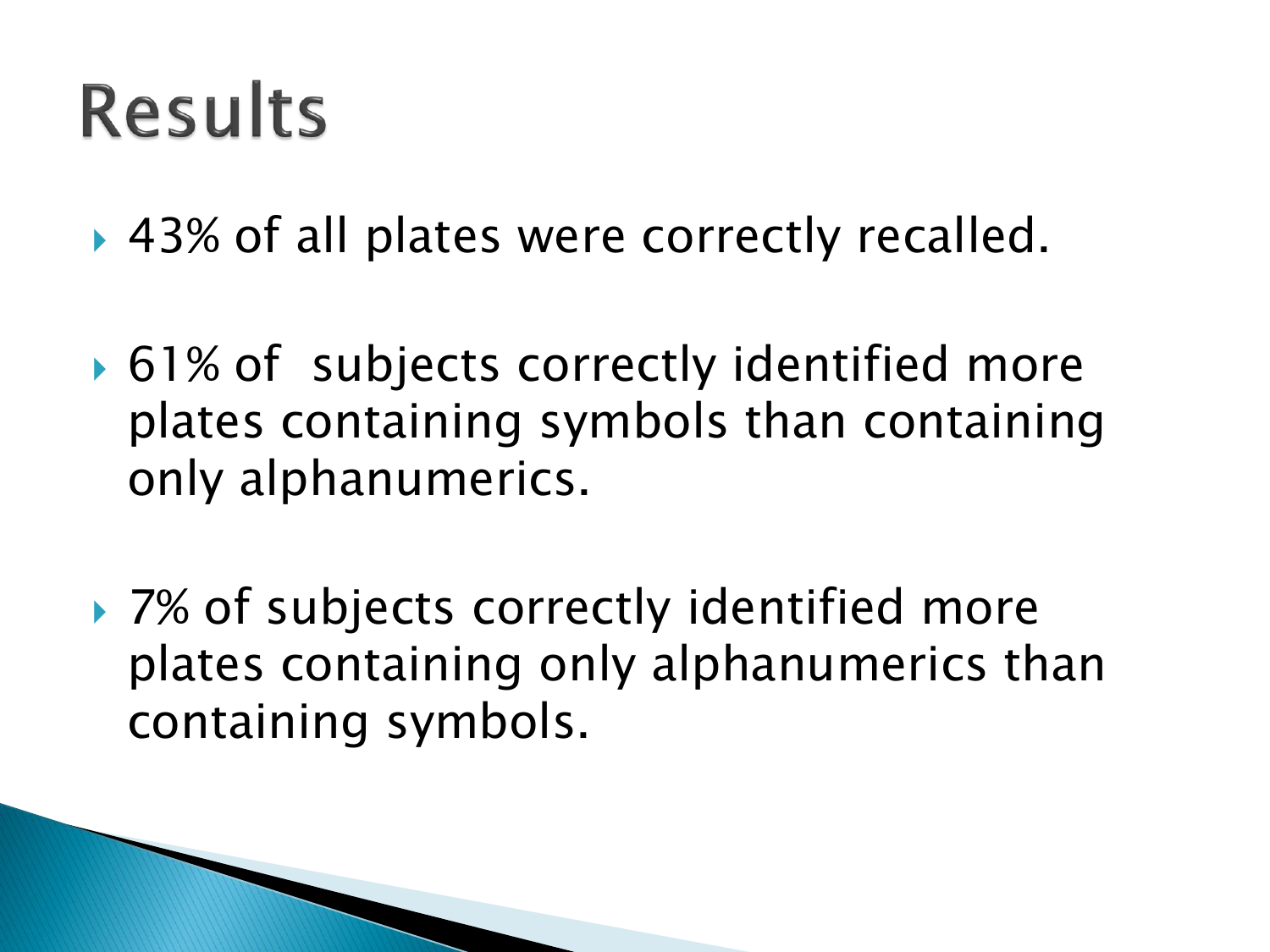#### % Subjects Who Correctly Identified More:

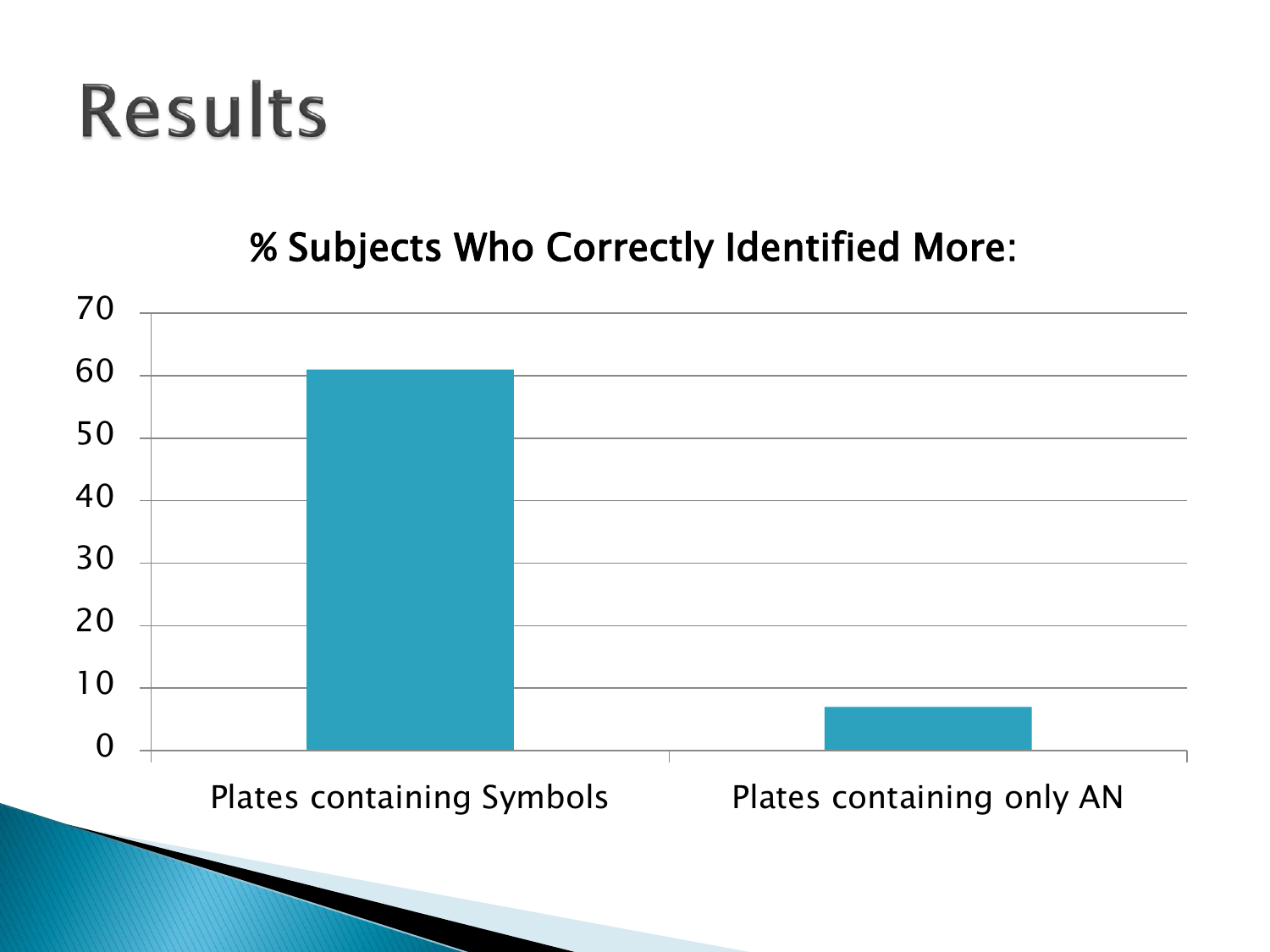- ▶ 53% of plates containing symbols were correctly identified
- ▶ 33% of plates containing only alphanumerics were correctly identified.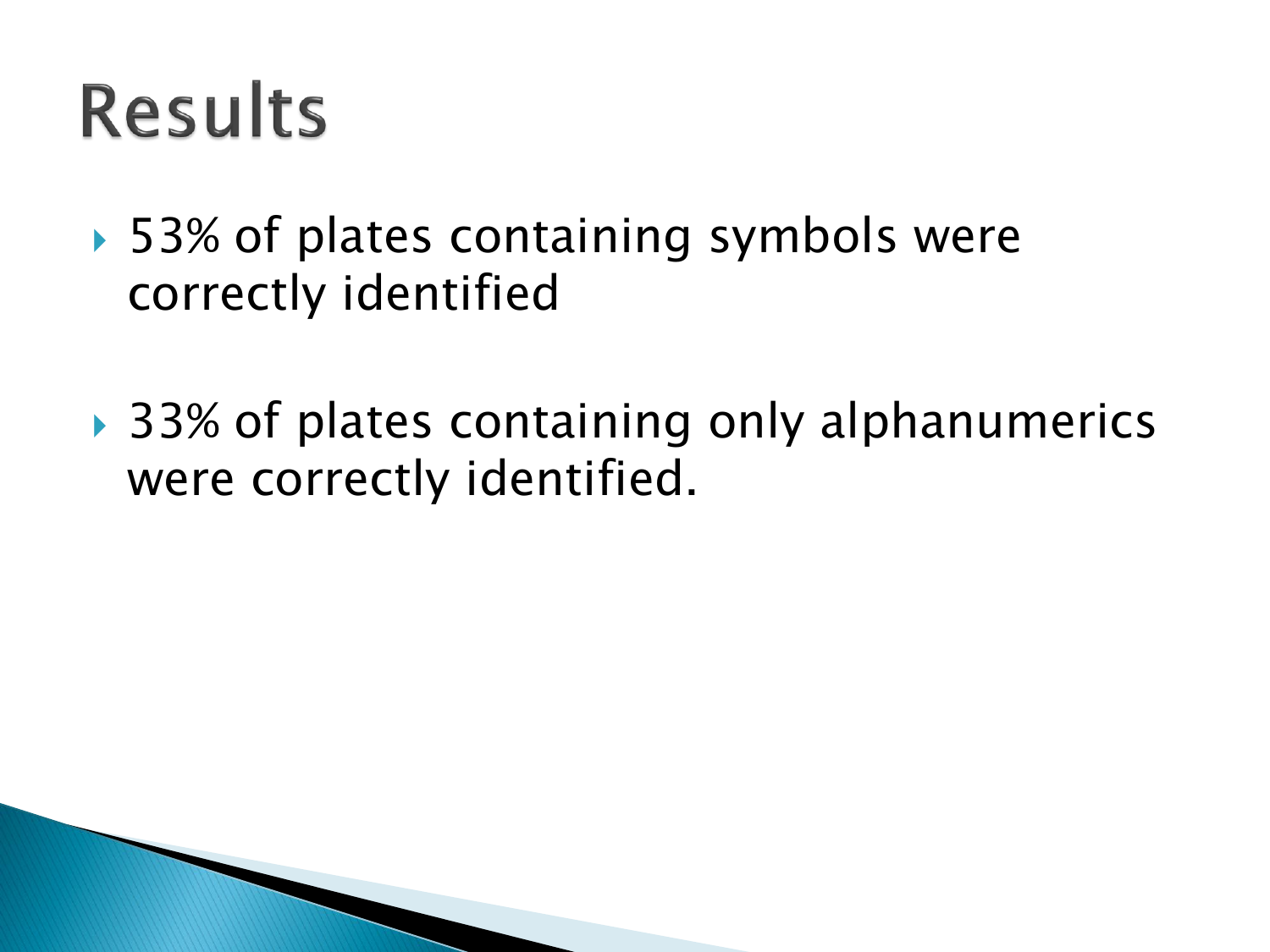#### % of Plates Correctly Identified

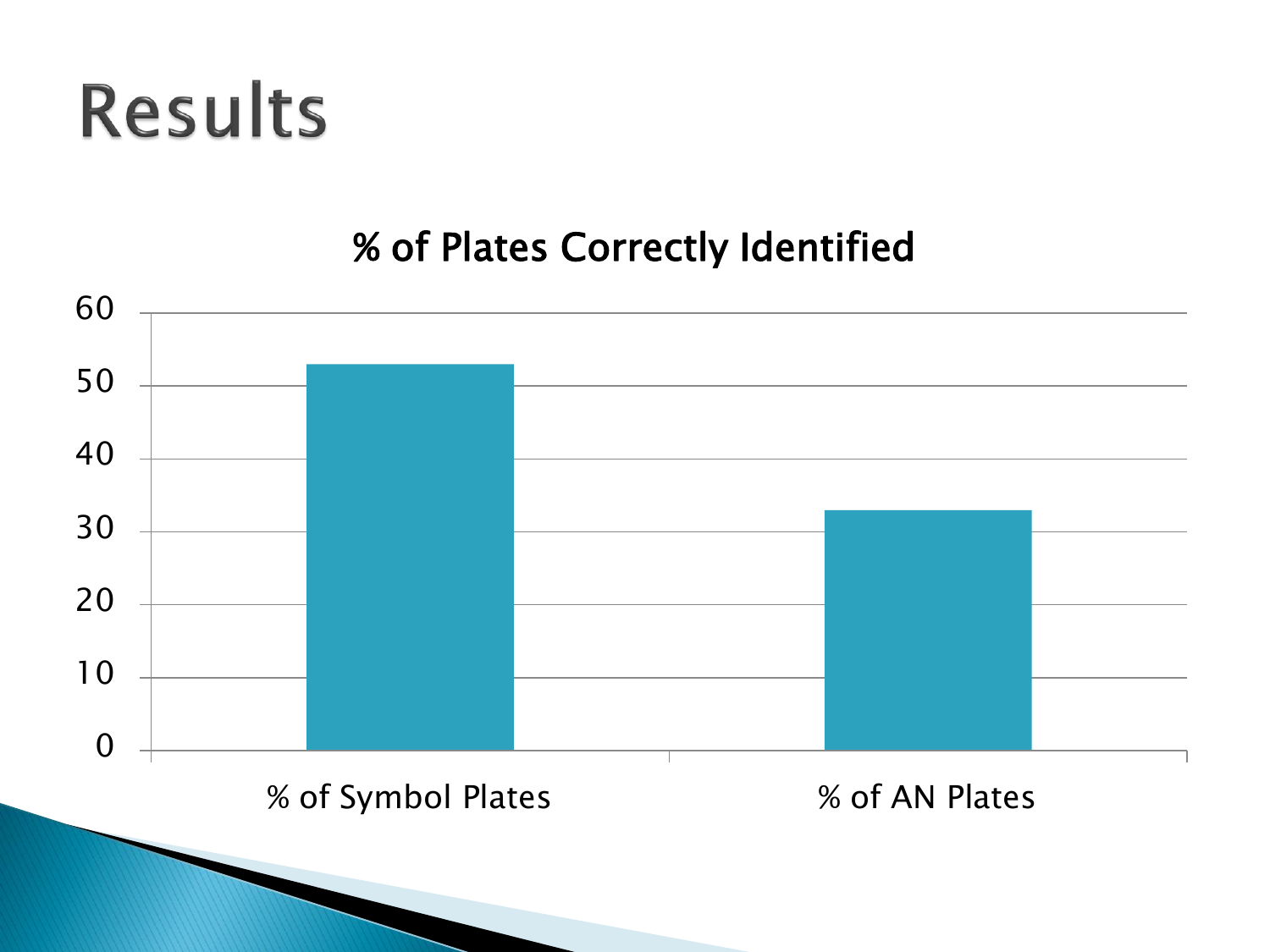- ▶ 96% of all symbols were correctly recalled.
- ▶ Only 6 of 140 symbol presentations were incorrectly recalled (identified and position)
- Even when a symbol was misidentified, it was in the correct position.